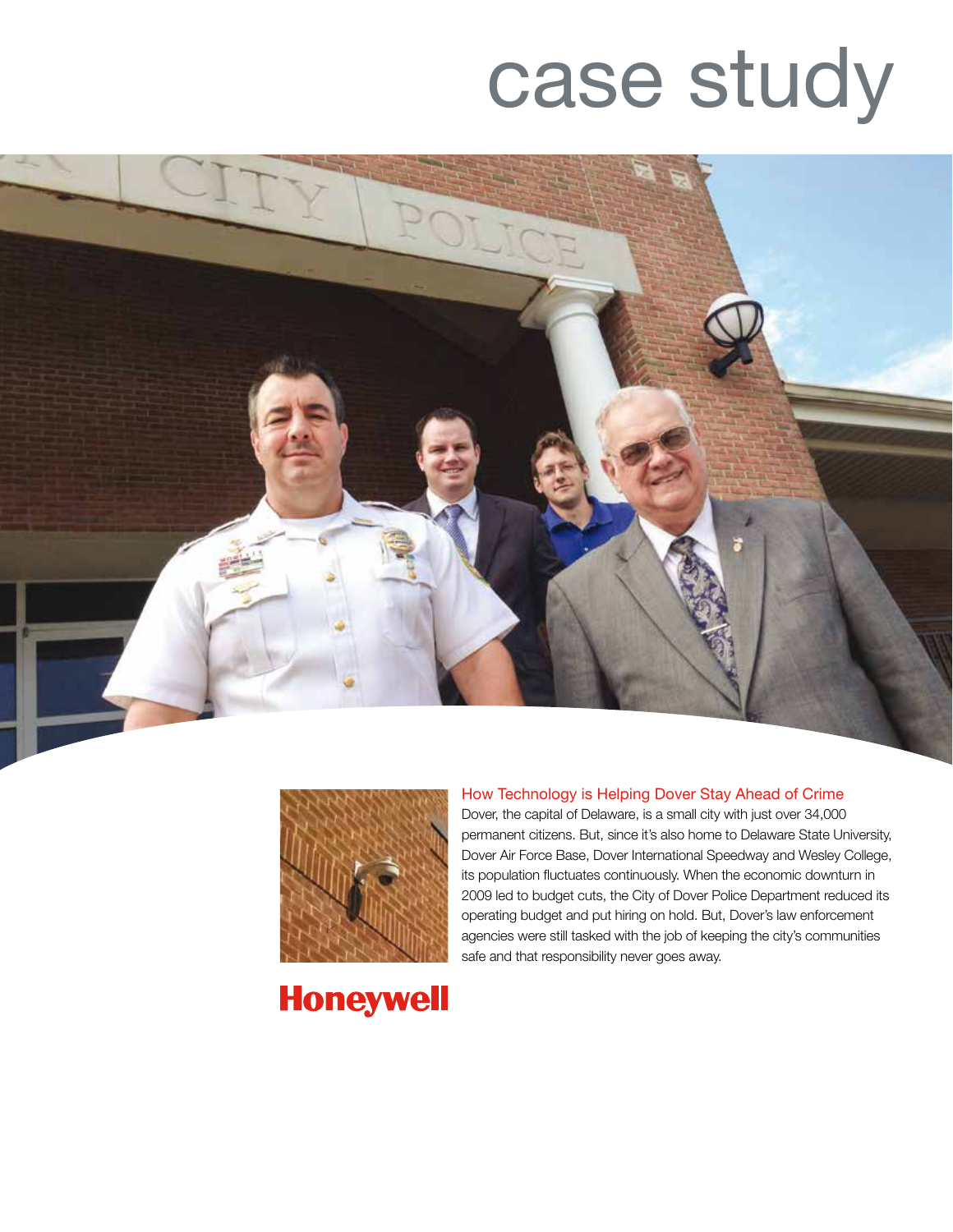

## The Situation:

The city was experiencing a growing number of complaints from businesses and residents in the downtown area about the loitering, fighting and disruptive behavior that occurs after the bars close. To address those concerns, Mayor Carleton Carey, Sr. and Chief of Police James Hosfelt felt it was essential that the Dover Police Department implement the latest technologies to help increase safety. They turned to Dover-based security system integrator Advantech, and after inspecting the city's needs, Advantech recommended installing a video surveillance system from Honeywell in the downtown area.

## The Solution:

"To keep an eye on the most troublesome areas, we recommended installing six pan/tilt and zoom IP cameras," said Eric Schaeffer, president of Advantech. "We aimed the cameras at the streets and parking lots outside the downtown bars, and they were positioned to allow the department's emergency dispatchers to monitor known trouble areas in real-time." Advantech set up a long-range wireless network to transmit video back to the dispatch center, addressing the large geographic area the cameras covered. The system allows the police department to store video electronically via the Honeywell Enterprise® NVR, and investigators

can access stored footage from Honeywell's MAXPRO® VMS graphical user interface.

The department quickly recognized tangible benefits of the new cameras. "After we recognized how this technology enhanced our ability to proactively police areas of need, we began to look at how to expand the video surveillance program," said Dover Chief of Police James Hosfelt. "Our first expansion was to an eight block area east of downtown, in a neighborhood that suffers from criminal activity caused by a growing gang presence," he said. Working with Advantech, the city installed eight more IP-based cameras throughout the high crime neighborhood.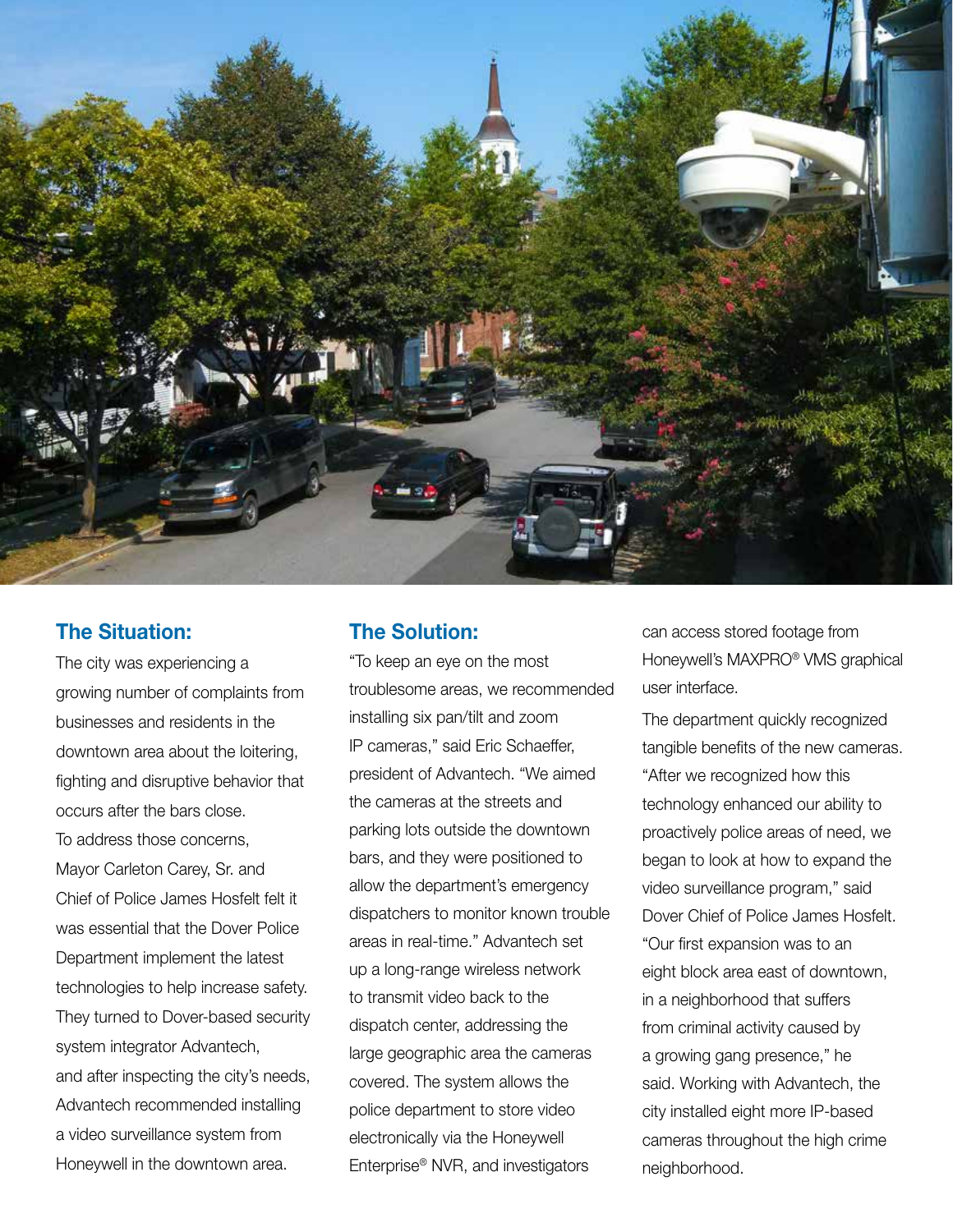# The Benefits:

Live, streaming video enable dispatchers to monitor certain events that 9-1-1 callers were reporting. They can also share specific detail about an incident with responding officers – increasing officer safety by making them more aware of a situation. The system also enables officers to respond to crowds developing on the streets following bar close and actively control those gatherings, while continuing to deliver emergency and safety services to other parts of the community.

Soon after installation, dispatchers and the on-duty house sergeants used the video cameras to identify and alert officers about a violent crime in progress. The cameras captured a group of masked men driving up to a house and beginning to unload firearms and ammunition. The footage captured allowed dispatchers to share

vital event details with responding officers, so they knew to wait for backup before approaching the scene. Because officers had enough warning as the event unfolded, they were able to establish a perimeter around the scene without tipping off the suspects. With the help of the knowledge gained by the video cameras, the situation was neutralized before it turned into a serious incident.

In a separate case, the police department used stored video to help solve a homicide. In that incident, a desk sergeant analyzed pre-recorded footage from the scene of a murder. The system enabled him to easily locate footage of the murder occurring, as well as identify a witness at the crime scene. Using a still from the footage, officers located the witness and brought her in for questioning. Details of that eyewitness account helped the department solve the case.

In addition to solving and mitigating major crimes, Chief Hosfelt says that the City of Dover has experienced meaningful differences in how it's conducting day-to-day police work, in large part due to the Honeywell video system. "Issues such as prostitution, illegal drug use, and rowdy late night bar crowds are easier to stay ahead of or prevent," he said.

"Because this system has been so successful, we're planning to add 21 new cameras downtown, and in the future we hope to extend the system to the transit station and the local library."

Those are two areas where traffic is growing—likely because of the growing sense of safety our citizens feel in this community."